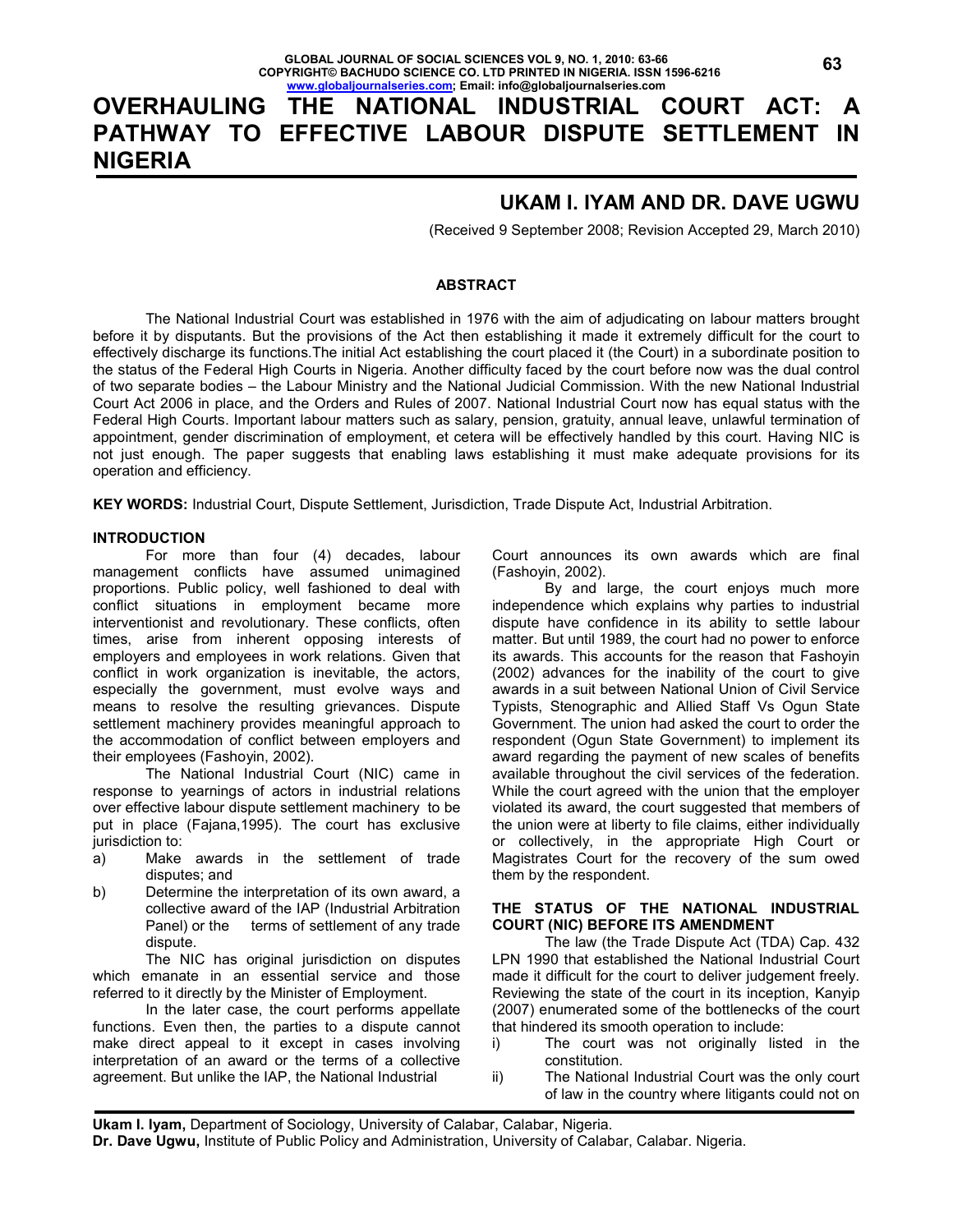their own volition, except when activating the interpretation jurisdiction of the court, approach the court to ventilate their grievances, unless referred to the court by the Minister of Labour. The referral and other discretionary powers of the Minister of Labour over matters relating to the National Industrial Court meant that the influence of the Minister of Labour was overbearing, thereby calling to question the constitutional principle of separation of powers and the rule of law.

- iii) The requirement of referral, other than interpretation disputes, worked in a manner that also precluded the court from hearing matters directly even when cases were transferred to the National Industrial Court by other courts.
- iv) By Section 19 (4) of the Trade Dispute Act (TDA) 1990, the President of the court was expected to preside over all the sittings of the court. The implication of this is that, if for any reason, the president of the court was otherwise engaged, then the court will not be able to sit. For instance, when the court lost its President in 2002 as a result of illness, the court could not sit as no succeeding President was appointed for almost one year.
- v) By provisions of Section 19 and 25 of the TDA 1990, the National Industrial Court was the only court of law with a dual system of appointing those who would adjudicate on matters before it. While the President of the court was appointed

by the President of the country on the recommendation of the Federal Judicial Service Commission, the members of the court were appointed by the President of the country on the recommendation of the Minister of Labour. The effect of this appointment and recommendation of members by different bodies is that both the Labour Minister and the National Judicial Council have control over the court.

 The implication of these provisions in determination of cases brought before the court had farreaching negative effect. For instance, in a suit filed by the Oyo State Chapter of the Nigeria Labour Congress (NLC) against the Oyo State Government before the new status of the NIC, the contending labour issues brought before it could not be resolved speedily because the period for the determination of the case coincided with the time of the Court President's ill-health and no other judge of the court could preside over the matter. Another case in point was an intra-union matter between factions of the National Union of Road Transport Workers (NURTW), Enugu Branch in 2001. In a suit filed in by one of the factions to settle a grievance in the court, the court had to advice the parties to apply to the minister of labour who would now refer the matter to the court to be handled. After some bureaucratic procedures, when the matter finally returned to NIC, there was a serious breakdown of law and order by the disputants.

## **OBSTACLES OF THE COURT THAT NECESSITATED THE CHANGES**

 Before its present state, the National Industrial Court was faced with many challenges that hindered its smooth operation as a competent court to handle trade dispute matters. Adejumo (2007) highlighted some of these obstacles to include:

- i) The court was not specifically listed in Section 6 of the 1999 constitution. The situation called to question the status of the National Industrial Court as a superior court of record as was pointed at the conference of All Nigeria Judges in 2007;
- ii) The effect of Section 7 (3) of National Industrial Court Act 2006 implied that the mediation, conciliation and arbitration provisions under part I of the Trade Dispute Act (TDA) 1990 was still in operation;
- iii) It was only the powers of the Minister of Labour to refer matters to the National Industrial Court under Section 13 and 16 of the TDA;
- iv) There was the continuing debate as to the scope of the jurisdiction of the National Industrial Court especially within the context of exclusivity;
- v) There existed in the country (Nigeria) a dual jurisprudence in the resolution of labour disputes.

## **THE NATIONAL INDUSTRIAL COURT ACT (2006) AND ITS PROVISIONS**

 The new National Industrial Court (NIC) Act came into existence on the  $14<sup>th</sup>$  day of June, 2006. This was the day the Act received approval and assent by the immediate past President of Nigeria, Chief Olusegun Obasanjo. Adejumo (2007) in an explanatory note was of the view that the National Industrial Court Act establishes the National Industrial Court as a superior Court of record and confers jurisdiction on the court with respect to labour and industrial relations matters. The Act reestablishes the National Industrial Court to give it pre-eminence in the resolution of labour disputes.

 By the provisions of the Act, the National Industrial Court is taken out of the Trade Dispute Act (TDA) and given a separate enabling law of its own. In this regard, it has resolved some of the shortcomings identified earlier with the court under the TDA era. With the new arrangement, appointment of the President and Judges of the Court has been streamlined under one system to be in line with what obtains in the Federal High Court or the High Court of the Federal Capital Territory, where the National Judicial Commission remains the recommending authority. With the provisions of the 2006 National Industrial Court Act, what obtains in the High Courts in respect of discipline, tenure, salaries and allowances, pension rights, status and powers equally obtains in the National Industrial Court (Sections 1-5 and 16-19 of the new National Industrial Court Act). Also, the court is no more tied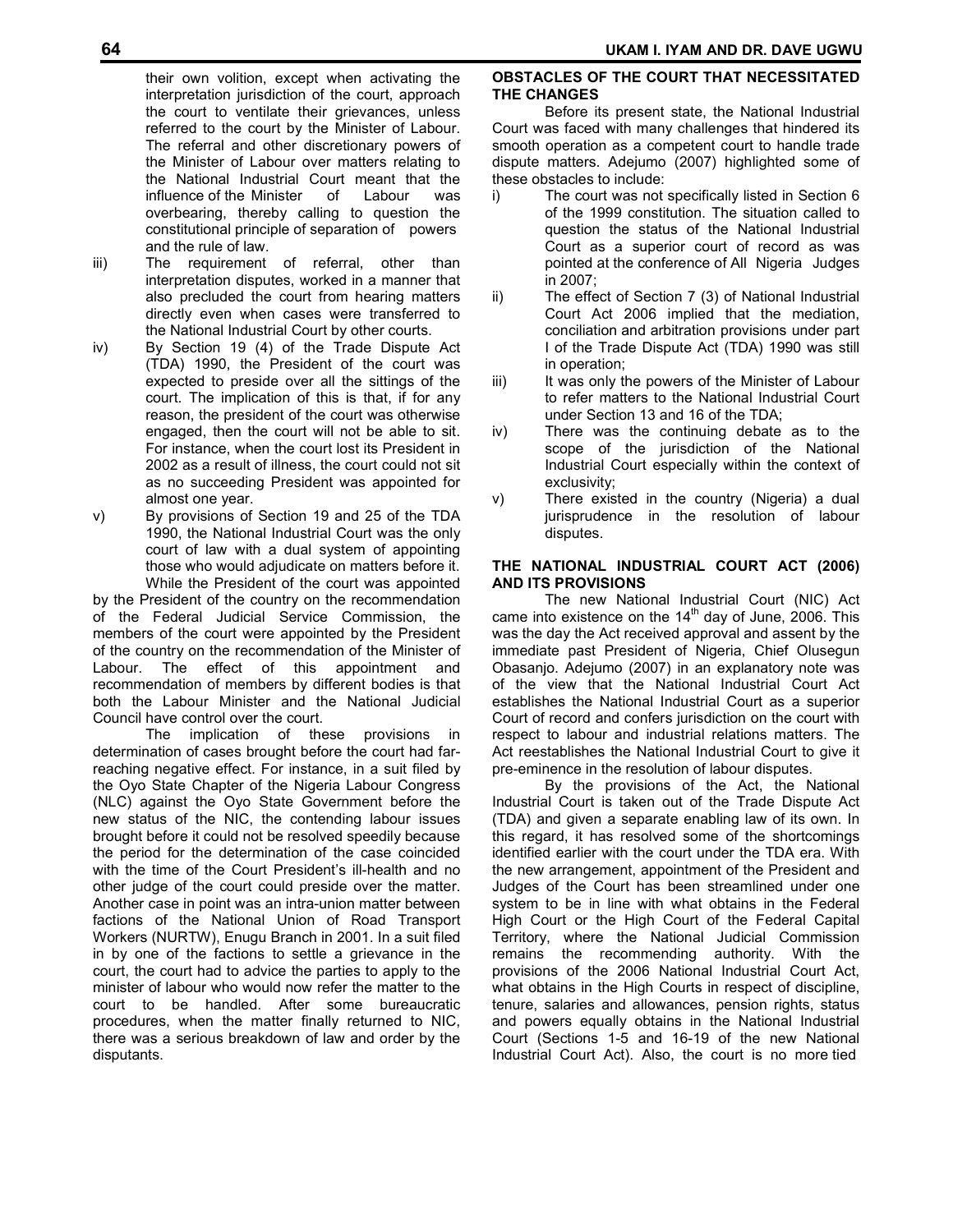down with the problem that goes with sitting. Prior to the enactment of the new Act, the President of the Court must preside over all the sittings of the court. But now, any of the Judges who is a legal practitioner can preside over the sittings of the court (Section 21(4) of the National Industrial Court Act). Under the new dispensation, the plethora of cases which held that the National Industrial Court cannot grant injunctive and declaratory orders is no longer applicable in the new law as contained in Section 16-19 of the National Industrial Court Act.

#### **THE NATIONAL INDUSTRIAL COURT RULES 2007**

 Before August 2007, rules governing the National Industrial Court were made without Orders. In contrast, the 2007 rules were made under 31 Orders with two forms and two appendices and were the products of intense deliberations and consultations.

 Upon the enactment of the 2006 National Industrial Court Act, the President of the court inaugurated a committee of eleven (11) eminent persons under the distinguished chairmanship of Justice Olajide Olatawura, JSC (rtd.) to consider and draft the Rules of Court for the National Industrial Court.

 By Order 1 Rule 1 (3), the Rules shall apply to all proceedings including part-heard cases and matters in respect of steps to be further taken in such cases and matters for the attainment of a just, efficient and speedy dispensation of justice. Order 5 permits the court to discount any infractions of the Rules or direct a departure from them where the interest of justice so requires. Where the Rules are silent or inadequate on an issue or course of action to be taken, Order 15 of the Rules says that the court may adopt such procedure as will in its view do substantial justice to the parties.

 Commencement of an action by Order 3 of the Rules is by complaint which shall conform to form 1 with such modifications or variations as circumstances may require.

 The complaint shall be accompanied by a statement of facts establishing the cause of action, copies of every document to be relied on at the trial, and a list of witnesses to be called. Where the complaint is one against an award or decision by an arbitral tribunal, board of inquiry, decision of the Registrar of Trade Unions or any other authority in respect of matters within the jurisdiction of the court, the complainant shall be accompanied by a "Record of Appeal", which shall comprise the certified true copies of all the processes exchanged by the parties at, or the representations made to the lower tribunal; the certified true copies of the record of proceedings before the lower tribunal (where applicable); the certified true copy of the award or decision of the lower tribunal; and the appellants brief of argument.

 Accordingly, the party served with the complaint is obliged by Order 8 to enter appearance by filing a Memorandum of Appearance. After this, and by the provisions of Order 9, if the party intends to defend and/or counter claim in the action, to file a statement of defence and/or counter – claim (if any); list of witnesses; and copies of documents to be relied on at the trial. Order 9 provides further that where a party served with a Notice of Appeal or a Notice of Cross Appeal together with the Record of Appeal and other accompanying documents as contained in Order 3 of these rules

intends to contest the Appeal or Cross-Appeal, such party shall file a respondent brief of argument as the case may be.

 Provision for service of processes is taken care of by Order 7. Under this, any notice or other document required or authorized by these rules to be served on that person personally or sent by registered post or courier or left at that person's address for service or, where no address for service is given, the registered office, principal place of business or last known address, and any notice or other document required or authorized to be served on, or delivered to the court may be sent by registered post or courier or delivered to the Chief Registrar.

 The Rules also made provisions for a number of subjects such as summary judgement (as contained in Order 10), motions and other interlocutory applications (found in Order 11), reference to referees or arbitrators (Order 18), proceedings at trial (Order 19), filing of written addresses (Order 20), judgement and Orders (Order 21), Costs (Order 29), stay of execution and stay of proceedings pending appeal (Order 30). The essence of these rules is to make them applicative to the National Industrial Court to enable it handle labour matters more effectively.

#### **SIGNIFICANCE OF THE NEW NATIONAL INDUSTRIAL COURT ACT**

 Ezeilo (2007) enumerated some of the significance that would accompany the new National Industrial Court Act as follows: the new National Industrial Court Act would reawaken the consciousness of our people on the existence of the National Industrial Court and its strategic role that promotes peaceful industrial relations, stability, and economic growth thereby contributing to the overall development of the economy.

 The National Industrial Court Act 2006 would have very positive effect on our economy, industrial relations, safety and welfare of workers/employees. To be precise, it will result in the following: speedy adjudication of labour and industrial related disputes; competencies and expertise as a specialized court will be built; developing labour jurisprudence that will entrench certainty, reliability and consistency as against the confusing situation resulting from conflicting decisions from various courts all claiming coordinate jurisdiction on the National Industrial Court. It will develop international best practice that will encourage foreign investment; re-position the National Industrial Court to assume strongly the mediation and reconciliatory role it should play in trade disputes and industrial relations cases as opposed to the adversarial nature of disputes in regular courts. The National Industrial Court will also be better placed to assess technical support and trainings from the international community, such as the International Labour Organization (ILO). The Act will equally re-align Nigeria with the global trend to have specialized court that deals with specialized matters.

 Speaking on the significance of the new National Industrial Court Act, Aluwe (2007:3) opined that:

 The present position of the court gives it the status of a court of law, court of equity, and a specialized superior court of record with multiple doors for the